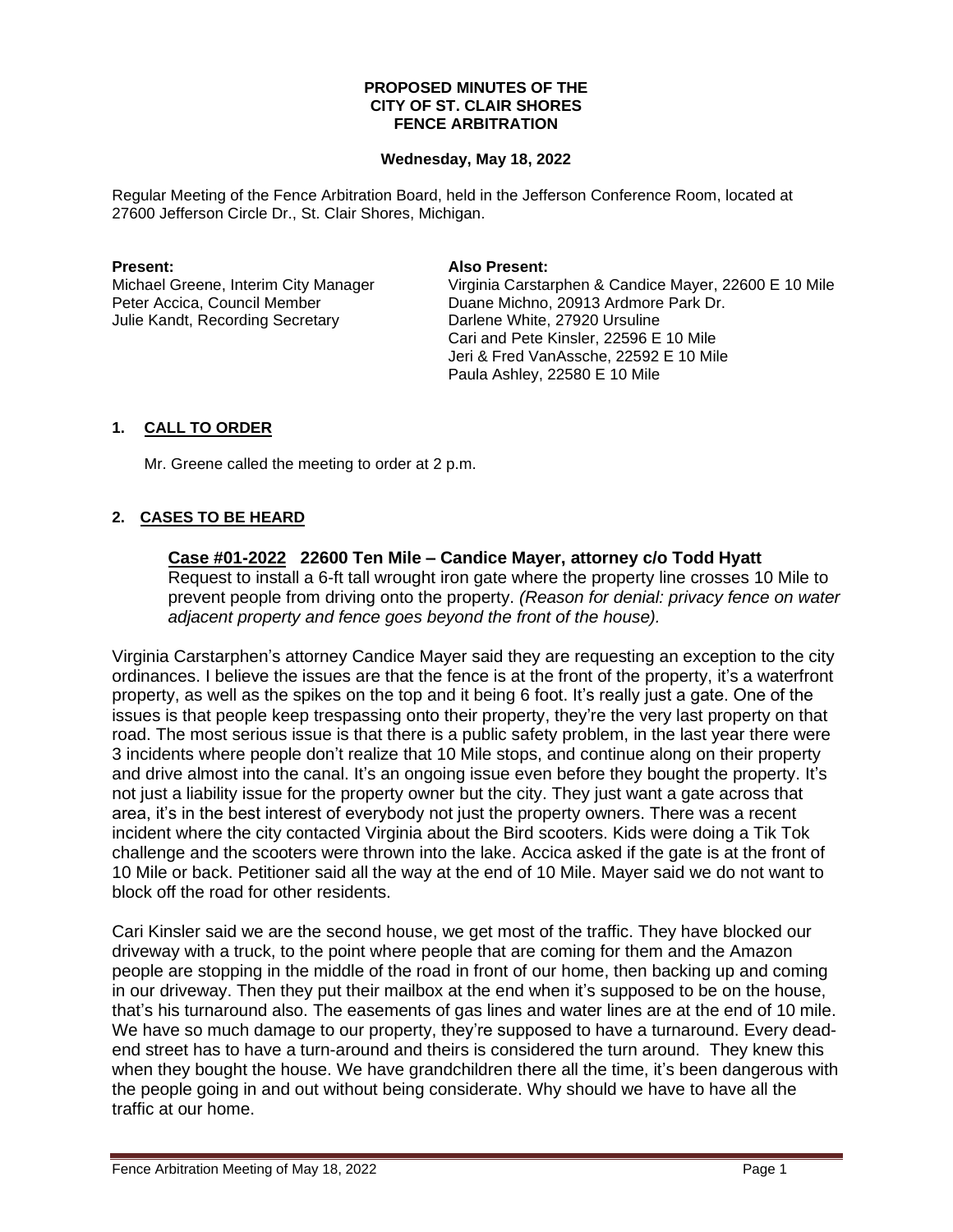Fred VanAssche said there is no limiting principle. If the foundation of your argument is that you don't want people to turn around on what is an easement, then if they put up a gate, then I can put a gate up, and the next guy can put a gate up.

Mayer said that is not an easement. Where they want to put it, that is not an easement. Kinsler said city maps show that as a turn around for 10 mile. Mayer said a fence across a roadway doesn't block a utility easement.

Kinsler said then there is a fire hydrant right there at the fence, if fire trucks need to get in there, there's no way. All of us say, if they want a gate, put it up at the front where all of us are safe. VanAssche said that would be a much better option. Paula Ashley said I've lived on 10 Mile for 36 years, I've seen it all on this street. What you are experiencing isn't anything new. You can't protect one property when everyone on the street is at the same risk. I've had people we had skinny dippers, people with guns, etc.

Mike Greene said is there any way to modify the gate. Petitioner said she would consider it, however, it's much more advantageous if people can see it coming down Ten Mile.

*(Several people talking at once).* Accica said I was down there today, I didn't see a need for a gate down there, I thought it should come up front.

**Motion by Mr. Accica, seconded by Mr. Greene, to deny the request.**

**Ayes: 2 Motion carried**

**\* \* \* \* \* \* \* \***

**Case #02-2022 22680 Wildwood – David Tomlin** Request to remove 24 feet of chain link fence and replace with a 6-ft tall vinyl privacy fence behind house, along east property line. *(Reason for denial: privacy fence on water adjacent property*. **CASE CANCELLED BY PETITIONER** 

**\* \* \* \* \* \* \* \***

# **Case #15-2018 27920 Ursuline – Darlene S. Wyber (Mroz)**

Request to keep a row of hedges at 4 feet from the front of the house (on the right side) up to the front property line. (THIS WAS A 2018 CASE WHERE THE MOTION SAID SHE HAD TO COME BACK IN THREE YEARS TO REEVALUATE HER REQUEST. MINUTES FROM THAT MEETING ARE ATTACHED).

Petitioner said my name is Darlene White, now. I just want to close the case, my new neighbor doesn't object. I did cut them down. Accica said do you have a letter from the new neighbor, petitioner said she hasn't moved in yet. Both sides are short. Accica said I think they need to be trimmed a little bit, they're hanging over your neighbor's yard. I would say clean them up. You should get a letter from her saying hedges are ok and keep them trimmed down to 30 inches and 4~5 feet back from sidewalk.

**Motion by Mr. Accica, seconded by Mr. Greene to approve the request with letter from neighbor.**

**Ayes: 2 Motion carried**